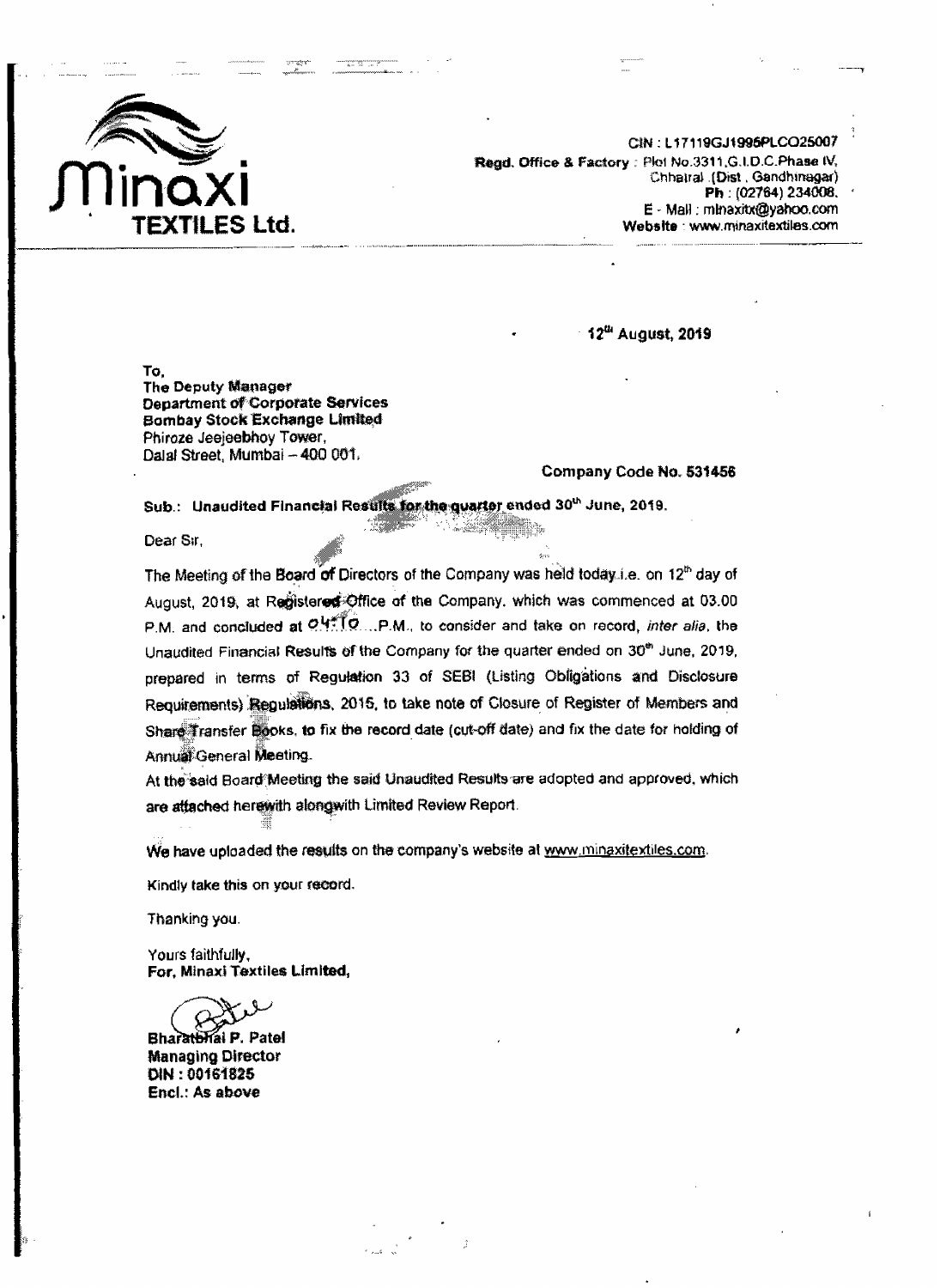|                                |                                                                                                                                                                                                                                                                                                                                                                                                                                                            | <b>MINAXI TEXTILES LIMITED</b>         |                                      |                                     |                                     |
|--------------------------------|------------------------------------------------------------------------------------------------------------------------------------------------------------------------------------------------------------------------------------------------------------------------------------------------------------------------------------------------------------------------------------------------------------------------------------------------------------|----------------------------------------|--------------------------------------|-------------------------------------|-------------------------------------|
|                                | REG.OFF. PLOT NO:3311, PHASE:04, G.I.D.C., AT:CHHATRAL, TA:KALOL(N.G.), DIST:GANDHINGAR PIN:382 729                                                                                                                                                                                                                                                                                                                                                        |                                        |                                      |                                     |                                     |
|                                | Statement of Standalone Unaudited Financial Results of the Company for the quarter ended on June 30, 2019                                                                                                                                                                                                                                                                                                                                                  |                                        |                                      |                                     |                                     |
|                                |                                                                                                                                                                                                                                                                                                                                                                                                                                                            |                                        | (Rs. in lakhs except per share data) |                                     |                                     |
| Sr.<br>No.                     | Particular                                                                                                                                                                                                                                                                                                                                                                                                                                                 | For the Quarter<br>ended<br>30/06/2019 | For the Quarter<br>ended 31/03/2019  | For the Quarter<br>ended 30/06/2018 | For the Year<br>ended<br>31/03/2019 |
|                                |                                                                                                                                                                                                                                                                                                                                                                                                                                                            | (Un-audited)                           | (Refer note 5)                       | (Un-audited)                        | (Audited)                           |
| $\mathbf{I}$                   | <b>Income From Operations</b><br><b>Revenue From Operations</b>                                                                                                                                                                                                                                                                                                                                                                                            |                                        |                                      |                                     |                                     |
| $\mathbf{H}$                   | Other Income                                                                                                                                                                                                                                                                                                                                                                                                                                               | 877.86                                 | 1047.74                              | 1054.63                             | 4437.60                             |
| Ш                              | Total Income from operations $(1 + 11)$                                                                                                                                                                                                                                                                                                                                                                                                                    | 1.02<br>878.88                         | 6.30                                 | 1.08                                | 9.72                                |
|                                |                                                                                                                                                                                                                                                                                                                                                                                                                                                            |                                        | 1054.04                              | 1055.71                             | 4447.32                             |
| IV                             | <b>Expenses:</b>                                                                                                                                                                                                                                                                                                                                                                                                                                           |                                        |                                      |                                     |                                     |
|                                | (a) Cost of Material Consumed                                                                                                                                                                                                                                                                                                                                                                                                                              | 110.92                                 | 432.04                               |                                     |                                     |
|                                | (b) Purchase of Stock-In-Trade                                                                                                                                                                                                                                                                                                                                                                                                                             | 205.39                                 | 202.11                               | 569.46                              | 2112.53                             |
|                                | (c) Changes In Inventories Of Finished Goods, Work-In-                                                                                                                                                                                                                                                                                                                                                                                                     |                                        |                                      | 107.20                              | 827.98                              |
|                                | Progress And Stock-In-Trade                                                                                                                                                                                                                                                                                                                                                                                                                                | 382.86                                 | 87.10                                | (82.31)                             |                                     |
|                                | (d) Employee Benefit Expense                                                                                                                                                                                                                                                                                                                                                                                                                               | 36.51                                  | 45.39                                | 47.70                               | (204.24)<br>183.73                  |
|                                | (e) Finance Costs                                                                                                                                                                                                                                                                                                                                                                                                                                          | 53.20                                  | 70.51                                | 85.92                               | 313.10                              |
|                                | (f) Depreciation                                                                                                                                                                                                                                                                                                                                                                                                                                           | 45.41                                  | 46.11                                | 47.31                               | 188.28                              |
|                                | (g) Others Expense                                                                                                                                                                                                                                                                                                                                                                                                                                         | 94.11                                  | 182.92                               | 273.39                              | 1009.96                             |
|                                | <b>Total Expense (IV)</b>                                                                                                                                                                                                                                                                                                                                                                                                                                  | 928.40                                 | 1066.18                              | 1048.67                             |                                     |
|                                |                                                                                                                                                                                                                                                                                                                                                                                                                                                            |                                        |                                      |                                     | 4431.34                             |
| V                              | <b>Profit Before Tax</b>                                                                                                                                                                                                                                                                                                                                                                                                                                   | (49.51)                                | (12.14)                              | 7.04                                | 15.98                               |
| VI                             | <b>Tax expense</b>                                                                                                                                                                                                                                                                                                                                                                                                                                         |                                        |                                      |                                     |                                     |
|                                | (1) Current tax                                                                                                                                                                                                                                                                                                                                                                                                                                            | 0.00                                   | 0.66                                 | 5.32                                | 19.87                               |
|                                | (2) Deferred Tax                                                                                                                                                                                                                                                                                                                                                                                                                                           | (12.92)                                | (11.12)                              | (1.87)                              | (20.02)                             |
| VII                            | Net Profit / Loss for the Period                                                                                                                                                                                                                                                                                                                                                                                                                           | (36.59)                                | (1.68)                               | 3.59                                | 16.13                               |
|                                |                                                                                                                                                                                                                                                                                                                                                                                                                                                            |                                        |                                      |                                     |                                     |
| VIII                           | Other Comprehensive Income (Net of Tax)                                                                                                                                                                                                                                                                                                                                                                                                                    |                                        |                                      |                                     |                                     |
|                                | Items that will not be reclassified to statement of Profit                                                                                                                                                                                                                                                                                                                                                                                                 |                                        |                                      |                                     |                                     |
|                                | and Loss - net of taxes                                                                                                                                                                                                                                                                                                                                                                                                                                    | 1.14                                   | 2.52                                 | 0.51                                | 4.55                                |
| IX                             | Total Comprehensive Income for the Period (VII+VIII)                                                                                                                                                                                                                                                                                                                                                                                                       | (35.45)                                | 0.84                                 | 4.10                                | 20.68                               |
| X                              | Paid-up Equity Share capital(Re.1/- per share)                                                                                                                                                                                                                                                                                                                                                                                                             | 494.16                                 | 494.16                               | 494.16                              | 494.16                              |
|                                | Earning Per Share (EPS) (not annualized) (in Rs.) (Basic &                                                                                                                                                                                                                                                                                                                                                                                                 |                                        |                                      |                                     |                                     |
|                                | Diluted)                                                                                                                                                                                                                                                                                                                                                                                                                                                   |                                        |                                      |                                     |                                     |
| X <sub>1</sub>                 | Equity share par value Re. 1 each)                                                                                                                                                                                                                                                                                                                                                                                                                         | (0.07)                                 | (0.003)                              | 0.01                                | 0.03                                |
| <b>NOTES:-</b>                 |                                                                                                                                                                                                                                                                                                                                                                                                                                                            |                                        |                                      |                                     |                                     |
| $\mathbf{1}$<br>$\overline{2}$ | The above results were reviewed by the Audit Committee of the Board and approved by the Board of Directors at the respective meetings<br>held on August 12, 2019. The Statutory Auditors of the company have carried out a Limited Review of the results for the quarter ended on<br>June 30, 2019.<br>During the quarter ended 30/06/2019, the company has booked GST Refund Receivable amounting to Rs. 146.04 lakhs in its other operating<br>revenues. |                                        |                                      |                                     |                                     |
| 3                              | Figures for the previous periods have been regrouped wherever considered necessary.                                                                                                                                                                                                                                                                                                                                                                        |                                        |                                      |                                     |                                     |
| $\overline{4}$                 | The company is engaged in single segment of business i e. Textiles and hence only one reportable operating segment as per Ind AS<br>108<br><b>Operating Segments.</b>                                                                                                                                                                                                                                                                                      |                                        |                                      |                                     |                                     |
| 5                              | The financial results have been prepared in accordance with the Companies (Indian Accounting Standards) Rules, 2015 (IND AS) prescribed<br>under Section 133 of the Companies Act, 2013 and other accounting principles generally accepted in india.                                                                                                                                                                                                       |                                        |                                      |                                     |                                     |
| 6                              | Figures for the quarter ended March 31, 2019 represents the difference between the audited figures in respect to the full financial year and<br>the published figures for nine months ended December 31, 2018 which were subject to limited review.                                                                                                                                                                                                        |                                        |                                      |                                     |                                     |
|                                | For and on behalf of the Board of Directors<br><b>Minaxi Textiles Limited</b><br>Place: CHHATRAL<br>Date: 12-08-19<br>naratbhai P. Patel<br>(Managing Director)<br>DIN: 00161825                                                                                                                                                                                                                                                                           |                                        |                                      |                                     |                                     |